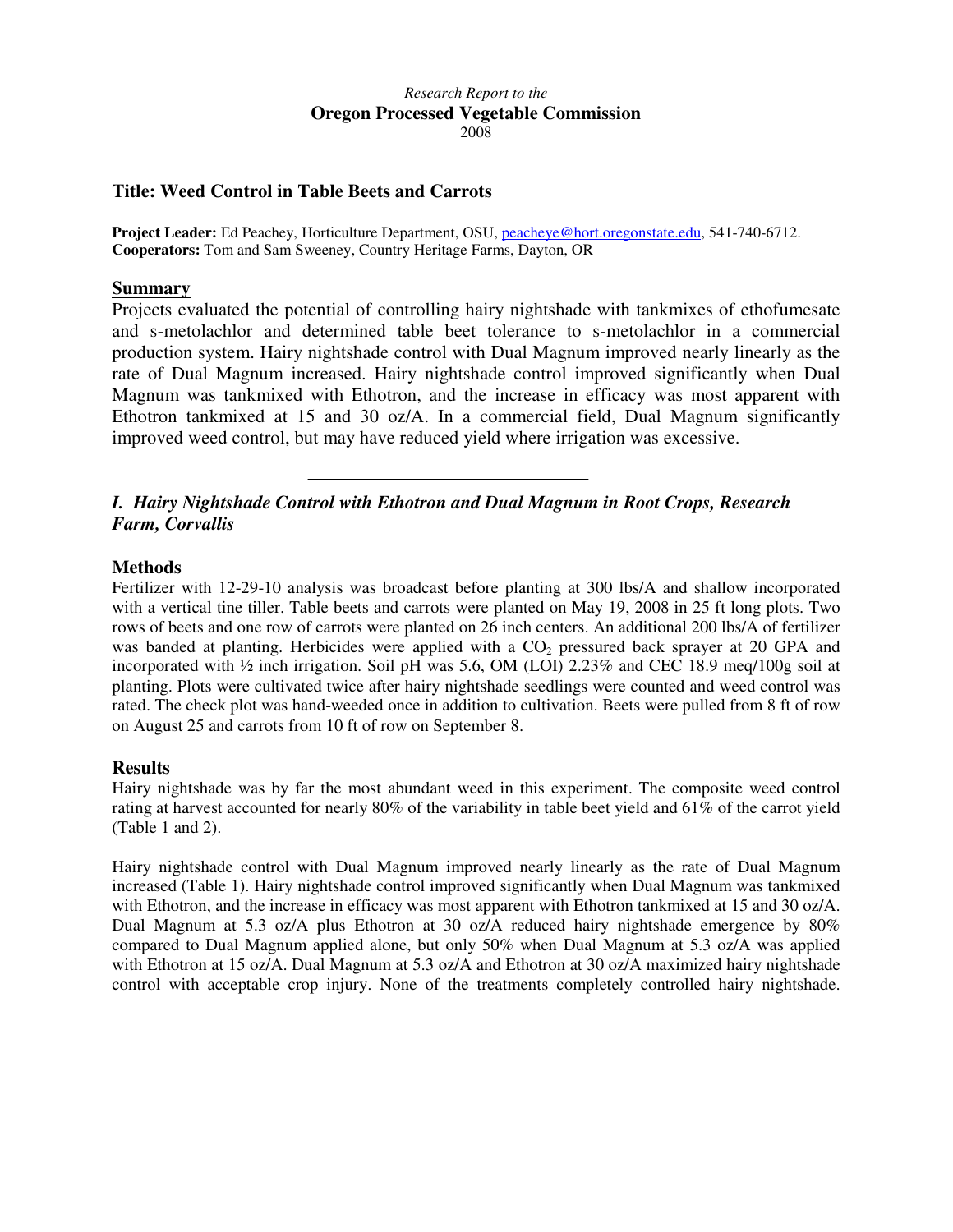| Tr.<br>No.   | Ethotron         | Dual<br>Magnum | Hairy<br>nightshade              |                     | Weed control 5 WAP (25-Jun) | Weed control at harvest |                    |                     |                     |                     |
|--------------|------------------|----------------|----------------------------------|---------------------|-----------------------------|-------------------------|--------------------|---------------------|---------------------|---------------------|
|              |                  |                | emergence<br>4 WAP<br>$(18-Jun)$ | Hairy<br>nightshade | Shepherds-<br>purse         | Pineapple<br>weed       | Common<br>purslane | Composite<br>rating | Hairy<br>nightshade | Composite<br>rating |
|              | oz/A             | oz/A           | $no/m$ sq                        |                     |                             |                         |                    |                     |                     |                     |
| 1            | $\boldsymbol{0}$ | 0.0            | 127                              | $\boldsymbol{0}$    | $\boldsymbol{0}$            | $\mathbf{0}$            | $\boldsymbol{0}$   | $\overline{0}$      | 85                  | 84                  |
| 2            | $\boldsymbol{0}$ | 5.3            | 83                               | 65                  | 83                          | 78                      | 95                 | 73                  | 55                  | 55                  |
| 3            | $\boldsymbol{0}$ | 8.0            | 51                               | 83                  | 94                          | 91                      | 96                 | 81                  | 69                  | 69                  |
| 4            | $\boldsymbol{0}$ | 10.7           | 47                               | 88                  | 97                          | 71                      | 100                | 87                  | 71                  | 70                  |
| 5            | 15               | 0.0            | 107                              | 78                  | 5                           | 61                      | 100                | 75                  | 65                  | 63                  |
| 6            | 15               | 5.3            | 41                               | 91                  | 95                          | 95                      | 100                | 91                  | 80                  | 80                  |
| 7            | 15               | $8.0\,$        | 17                               | 95                  | 98                          | 87                      | 100                | 97                  | 88                  | 88                  |
| $\,8\,$      | 15               | 10.7           | $\boldsymbol{7}$                 | 98                  | 99                          | 97                      | 100                | 98                  | 94                  | 90                  |
| 9            | 30               | 0.0            | 55                               | 95                  | 61                          | 53                      | 100                | 84                  | 88                  | 85                  |
| 10           | 30               | 5.3            | 17                               | 98                  | 98                          | 97                      | 100                | 97                  | 98                  | 95                  |
| 11           | 30               | $8.0\,$        | $\boldsymbol{9}$                 | 99                  | 100                         | 96                      | 100                | 99                  | 100                 | 99                  |
| 12           | 30               | 10.7           | 5                                | 99                  | 100                         | 100                     | 100                | 99                  | 100                 | 100                 |
| 13           | 60               | 0.0            | 51                               | 97                  | 95                          | 71                      | 100                | 95                  | 95                  | 93                  |
| 14           | 60               | 5.3            | 3                                | 99                  | 100                         | 99                      | 100                | 99                  | 97                  | 97                  |
| 15           | 60               | $8.0\,$        | 3                                | 99                  | 100                         | 99                      | 100                | 98                  | 98                  | 98                  |
| 16           | 60               | 10.7           | $\mathfrak{2}$                   | 100                 | 100                         | 99                      | 100                | 99                  | 100                 | 100                 |
| 17           | $\boldsymbol{0}$ | 21.3           | 11                               | 95                  | 100                         | 98                      | 100                | 95                  | 91                  | 91                  |
| 18           | 15               | 21.3           | 3                                | 99                  | 100                         | 100                     | 100                | 98                  | 98                  | 96                  |
| 19           | 30               | 21.3           | $\mathbf{1}$                     | 100                 | 100                         | 100                     | 100                | 100                 | 100                 | 100                 |
| ANOVA        |                  |                | < .0001                          | < .0001             | < .0001                     | $<.0001$                | < .0001            | < .0001             | < .0001             | < .0001             |
| <b>FPLSD</b> |                  |                | $22\,$                           | 6.3                 | 15                          | 28.6                    | $3.5\,$            | 5.9                 | 10.8                | ${\it 10}$          |

| Table 1. Effect of Ethotron and Dual Magnum on weed control in root crops, Corvallis, 2008. |  |
|---------------------------------------------------------------------------------------------|--|
|                                                                                             |  |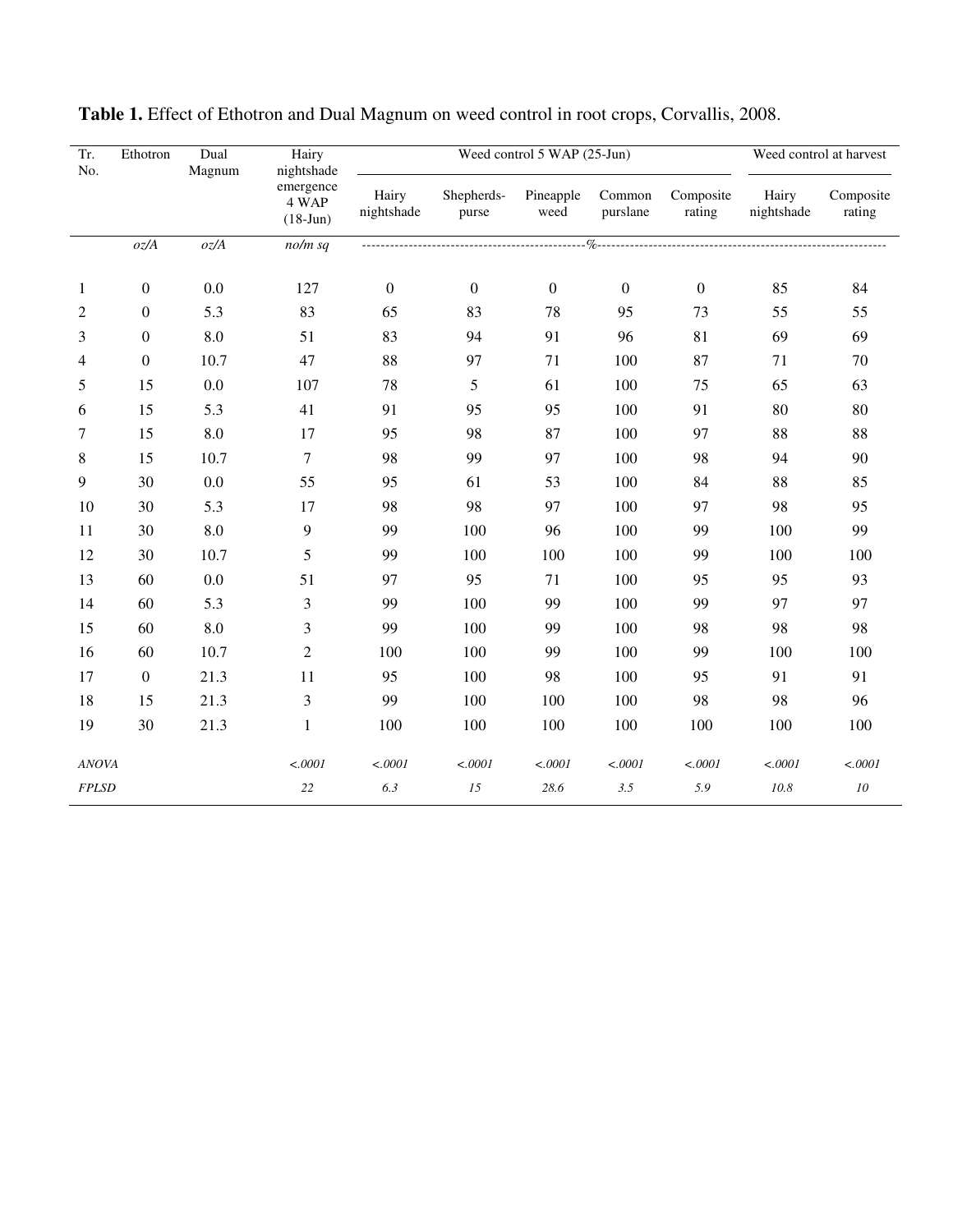| Crop             | Tr.<br>$\rm no$ | Ethotron         | Dual<br>Magnum     | Emergence<br>$(18-Jun)$         | Stunting<br>$(25-Jun)$   | Phyto.<br>$(25-Jun)$  | Root<br>no.       | Yield    | Avg.<br>root wt | Grade   |
|------------------|-----------------|------------------|--------------------|---------------------------------|--------------------------|-----------------------|-------------------|----------|-----------------|---------|
|                  |                 | $oz/A$           | oz/A               | no/4 ft                         | $\%$                     | $0 - 10$              | no.f <sub>t</sub> | t/A      | lbs             | $% 1-3$ |
| <b>Beets</b>     | $\mathbf{1}$    | $\boldsymbol{0}$ | 0.0                | 41                              | $\boldsymbol{0}$         | $\boldsymbol{0}$      | 5.0               | 31.9     | 0.66            | 50      |
| <b>Beets</b>     | $\mathfrak{2}$  | $\boldsymbol{0}$ | 5.3                | 36                              | $\boldsymbol{0}$         | $\boldsymbol{0}$      | 5.6               | 26.0     | 0.52            | 63      |
| <b>Beets</b>     | 3               | $\boldsymbol{0}$ | 8.0                | 36                              | 8                        | $\boldsymbol{0}$      | 4.6               | 30.7     | 0.70            | 52      |
| <b>Beets</b>     | $\overline{4}$  | $\boldsymbol{0}$ | 10.7               | 36                              | 8                        | $\boldsymbol{0}$      | 4.2               | 33.1     | 0.77            | 53      |
| <b>Beets</b>     | 5               | 15               | $0.0\,$            | 38                              | 5                        | $\boldsymbol{0}$      | 5.2               | 29.1     | 0.63            | 65      |
| <b>Beets</b>     | 6               | 15               | 5.3                | 38                              | $\overline{\mathcal{A}}$ | $\boldsymbol{0}$      | 6.0               | 36.8     | 0.67            | 61      |
| <b>Beets</b>     | 7               | 15               | 8.0                | 41                              | 13                       | $\boldsymbol{0}$      | 5.5               | 41.3     | 0.78            | 45      |
| <b>Beets</b>     | $\,8\,$         | 15               | 10.7               | 34                              | 20                       | 1                     | 4.1               | 43.5     | 1.07            | 35      |
| <b>Beets</b>     | 9               | 30               | 0.0                | 32                              | $6\,$                    | $\boldsymbol{0}$      | 4.8               | 39.3     | 0.86            | 51      |
| <b>Beets</b>     | 10              | 30               | 5.3                | 36                              | 18                       | $\mathbf{1}$          | 4.4               | 42.0     | 1.01            | 41      |
| <b>Beets</b>     | 11              | 30               | 8.0                | 35                              | 24                       | $\overline{c}$        | 3.9               | 40.8     | 1.20            | 30      |
| <b>Beets</b>     | 12              | 30               | 10.7               | 36                              | 20                       | $\,1\,$               | 5.6               | 43.5     | 0.84            | 46      |
| <b>Beets</b>     | 13              | 60               | $0.0\,$            | 34                              | 9                        | $\boldsymbol{0}$      | 5.2               | 41.6     | 0.83            | 45      |
| <b>Beets</b>     | 14              | 60               | 5.3                | 29                              | 25                       | $\mathbf{1}$          | 5.3               | 38.4     | 0.80            | 52      |
| <b>Beets</b>     | 15              | 60               | $\boldsymbol{8.0}$ | 38                              | 26                       | $\overline{c}$        | 4.1               | 41.8     | 1.07            | 30      |
| <b>Beets</b>     | 16              | 60               | 10.7               | 34                              | 31                       | $\overline{c}$        | 5.1               | 40.2     | 0.85            | 42      |
| <b>Beets</b>     | 17              | $\boldsymbol{0}$ | 21.3               | 37                              | 21                       | $\mathbf 1$           | 6.5               | 39.0     | 0.64            | 55      |
| <b>Beets</b>     | 18              | 15               | 21.3               | 27                              | 35                       | $\mathbf{1}$          | 4.5               | 38.7     | 1.00            | 34      |
| <b>Beets</b>     | 19              | 30               | 21.3               | 30                              | 45                       | $\mathfrak{Z}$        | 4.7               | 41.2     | 0.92            | 38      |
| <b>ANOVA</b>     |                 |                  |                    | $\sqrt{n}S$                     | < 0.0001                 | < 0.0001              | ns                | < 0.0001 | < 0.001         | < 0.001 |
| <b>LSD</b>       |                 |                  |                    | 13                              | 12.8                     | $0.97\,$              | 1.6               | $6.97\,$ | $0.13\,$        | 18      |
|                  |                 |                  |                    |                                 |                          |                       |                   |          |                 |         |
| Carrots          | $\mathbf{1}$    | $\boldsymbol{0}$ | 0.0                | 49                              | $\boldsymbol{0}$         | $\boldsymbol{0}$      | 12.7              | 18.1     | 0.14            |         |
| Carrots          | $\overline{c}$  | $\boldsymbol{0}$ | 5.3                | 46                              | 3                        | $\boldsymbol{0}$      | 13.7              | 15.2     | 0.11            |         |
| Carrots          | 3               | $\boldsymbol{0}$ | 8.0                | 48                              | $8\,$                    | $\boldsymbol{0}$      | 15.5              | 20.1     | 0.13            |         |
| Carrots          | 4               | $\boldsymbol{0}$ | 10.7               | 44                              | 20                       | $\boldsymbol{0}$      | 13.8              | 20.3     | 0.15            |         |
| Carrots          | 5               | 15               | 0.0                | 50                              | $\boldsymbol{0}$         | $\boldsymbol{0}$      | 15.4              | 17.6     | 0.12            |         |
| Carrots          | 6               | 15               | 5.3                | 46                              | 10                       | $\boldsymbol{0}$      | 14.2              | 21.7     | 0.15            |         |
| Carrots          | 7               | 15               | 8.0                | 52                              | 13                       | $\boldsymbol{0}$      | 15.8              | 22.6     | 0.14            |         |
| $\mbox{Carcots}$ | $\,8\,$         | 15               | 10.7               | 46                              | 16                       | $\boldsymbol{0}$      | 14.2              | 23.1     | 0.16            |         |
| Carrots          | 9               | 30               | 0.0                | 43                              | 5                        | $\boldsymbol{0}$      | 15.1              | 21.2     | 0.14            |         |
| Carrots          | 10              | 30               | 5.3                | 49                              | 9                        | $\boldsymbol{0}$      | 15.0              | 23.8     | 0.16            |         |
| Carrots          | 11              | 30               | $8.0\,$            | 45                              | 18                       | $\boldsymbol{0}$      | 13.7              | 22.9     | 0.17            |         |
| Carrots          | 12              | 30               | 10.7               | 43                              | 28                       | $\boldsymbol{0}$      | 14.4              | 22.1     | 0.15            |         |
| Carrots          | 13              | 60               | 0.0                | 45                              | $\overline{9}$           | $\boldsymbol{0}$      | 16.0              | 25.0     | 0.16            |         |
| Carrots          | 14              | 60               | 5.3                | 45                              | 23                       | $\boldsymbol{0}$      | 13.8              | 23.6     | 0.17            |         |
| Carrots          | 15              | 60               | $\ \, 8.0$         | 43                              | 23                       | $\boldsymbol{0}$      | 12.9              | 23.5     | 0.18            |         |
| Carrots          | 16              | 60               | 10.7               | 44                              | 25                       | $\boldsymbol{0}$      | 13.1              | 21.4     | 0.17            |         |
| Carrots          | 17              | $\boldsymbol{0}$ | 21.3               | 47                              | 33                       | $\boldsymbol{0}$      | 13.8              | 21.0     | 0.16            |         |
| Carrots          | 18              | 15               | 21.3               | 41                              | 28                       | $\boldsymbol{0}$      | 13.4              | 21.8     | 0.16            |         |
| Carrots          | 19              | 30               | 21.3               | 42                              | 35                       | $\boldsymbol{0}$      | 11.9              | 20.9     | 0.18            |         |
| <b>ANOVA</b>     |                 |                  |                    |                                 | < 0.0001                 | < 0.0001              | $0.04\,$          | < 0.0001 | < 0.0001        |         |
| $LSD$            |                 |                  |                    | $\sqrt{n}S$<br>$\boldsymbol{8}$ | $12\,$                   | $\boldsymbol{\theta}$ | 2.3               | 3.6      | $0.02\,$        |         |
|                  |                 |                  |                    |                                 |                          |                       |                   |          |                 |         |

**Table 2.** Effect of Ethotron and Dual Magnum herbicides on beet and carrot growth and yield.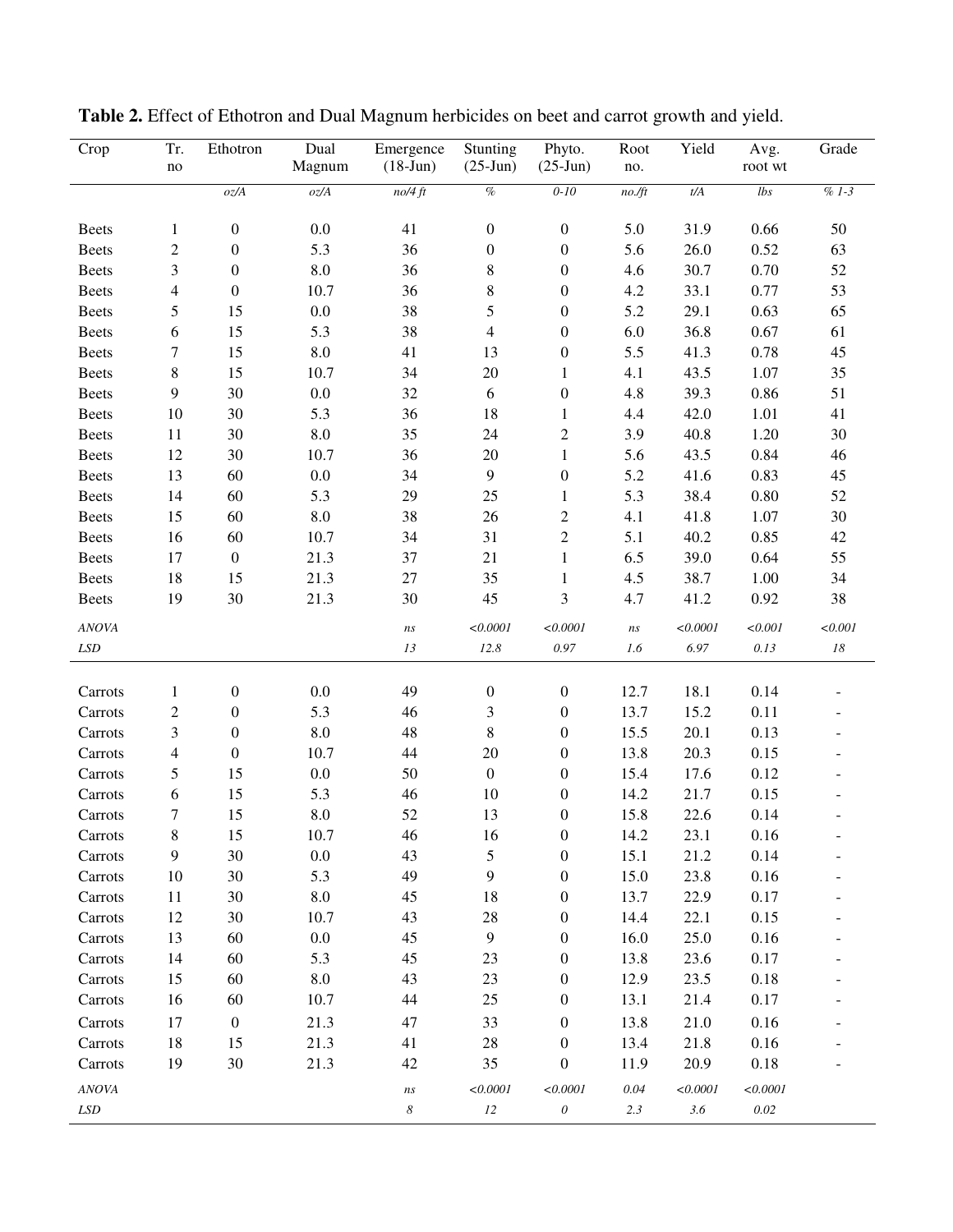| <b>Table 3.</b> Herbicide application data. |                                                                                       |
|---------------------------------------------|---------------------------------------------------------------------------------------|
| Date                                        | Tuesday, May 20, 2008                                                                 |
| Application timing                          | Preemergence Surface                                                                  |
| Start/end time                              | $8-10A$                                                                               |
| Air temp/soil temp (2")/surface             | 69/66/64                                                                              |
| Rel humidity                                | 85%                                                                                   |
| Wind direction/velocity                     | $0-3$ SE                                                                              |
| Cloud cover                                 | $100\%$                                                                               |
| Soil moisture                               | Rained 0.13 during the night prior to treatment                                       |
| Plant moisture                              |                                                                                       |
| Sprayer/PSI                                 | <b>BP 25 PSI</b>                                                                      |
| Mix size                                    | $2100$ mls                                                                            |
| Gallons H20/acre                            | 20                                                                                    |
| Nozzle type                                 | 4-XR-8003                                                                             |
| Nozzle spacing and height                   | 4 nozzle boom 20/24                                                                   |
| Soil inc. method/implement                  | Total of 0.5 inches of rain fell/irrigation was applied<br>with 48 hrs after planting |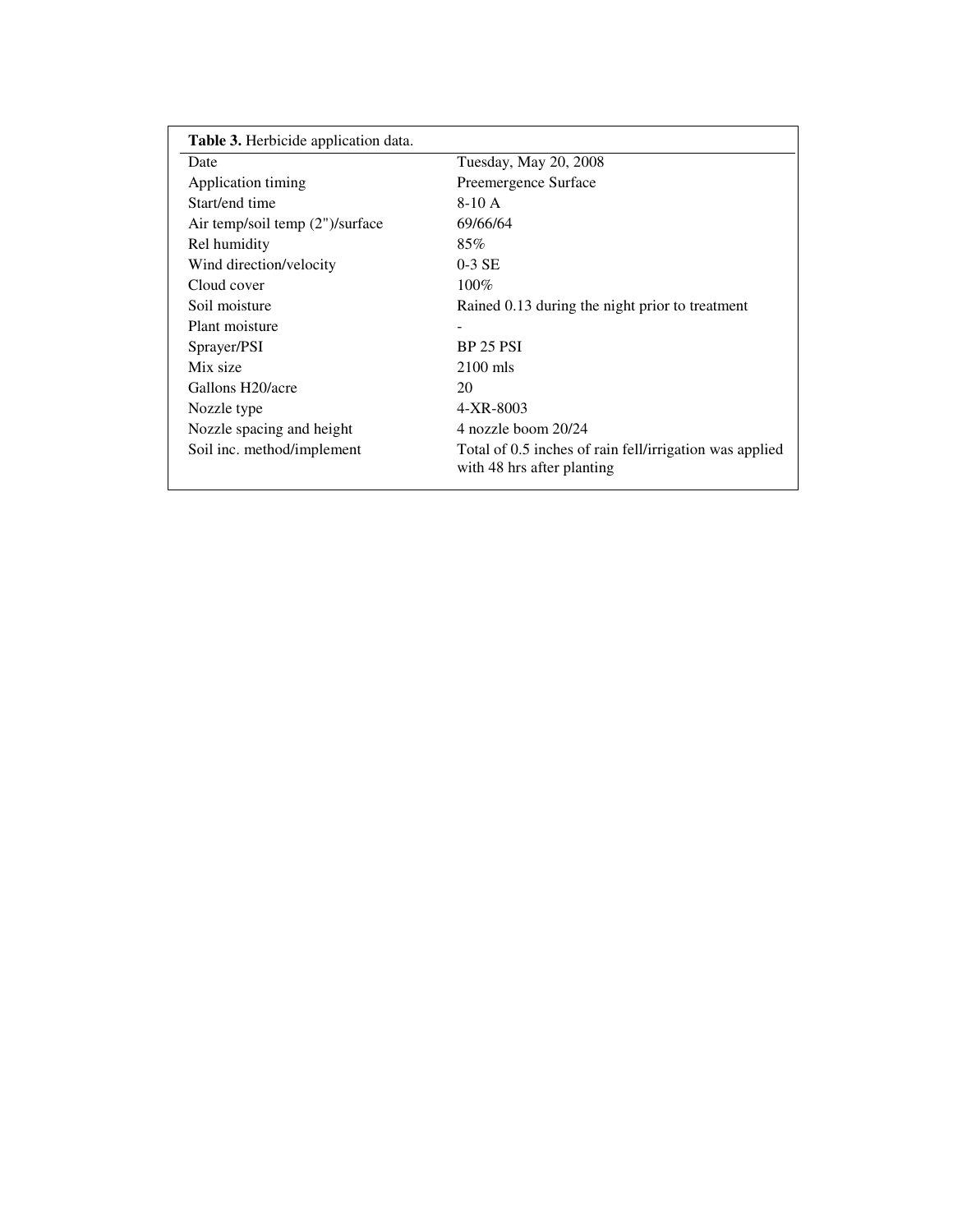

control in one of four replications. Beets are on 2 outer rows, and carrots planted in middle row.